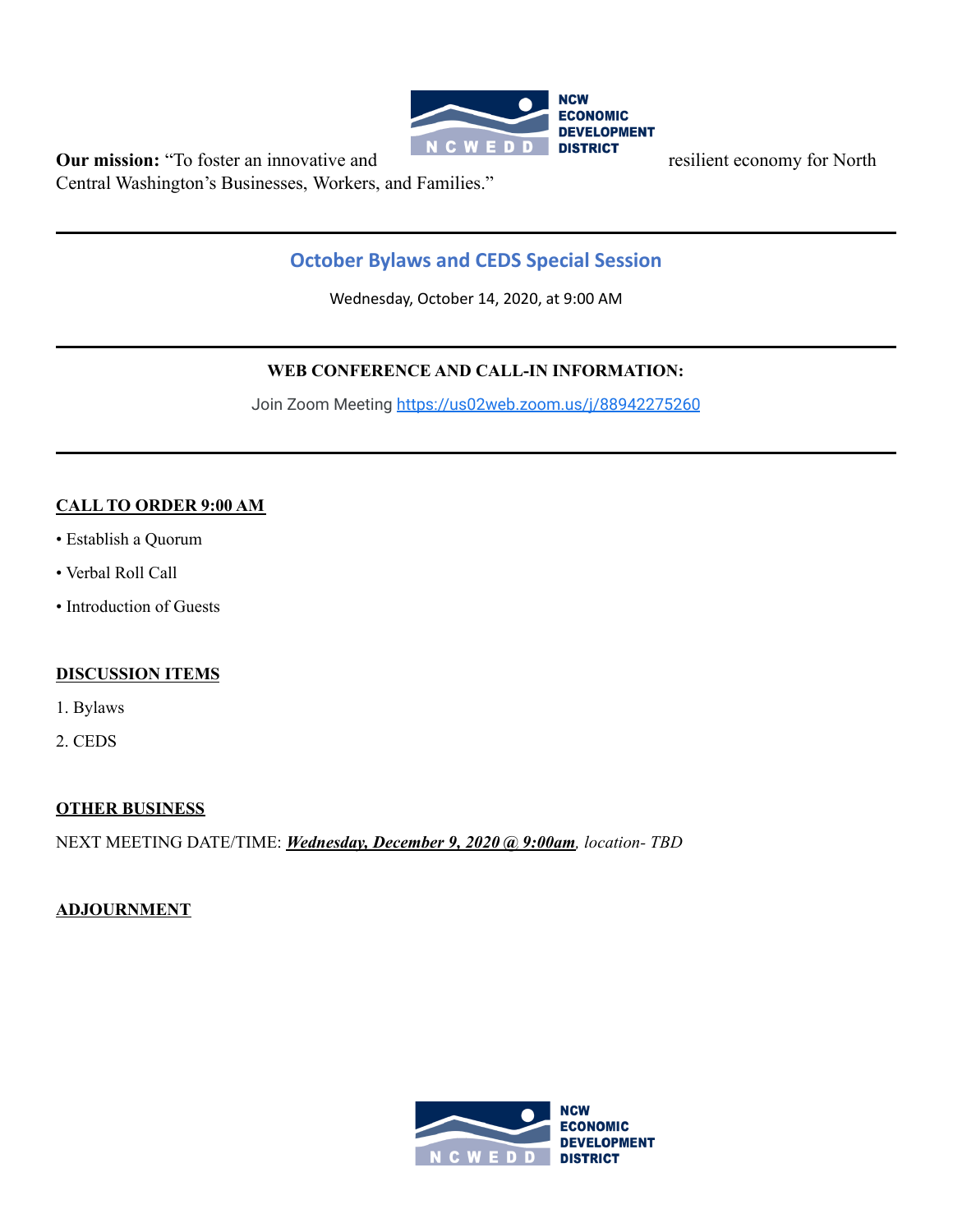**Our mission:** "To foster an innovative and resilient economy for North Central Washington's Businesses, Workers, and Families."

### **SEPTEMBER BOARD MEETING MINUTES**

Wednesday, September 9, 2020, at 9:00 AM

# **WEB CONFERENCE AND CALL-IN INFORMATION:**

Join Zoom Meeting https://us02web.zoom.us/j/88942275260

**Designated Representatives:** Jim Huffman (Chair), Roni Holder-Diefenbach (Past Chair), Kurt Danison (Vice-Chair), Stacy Luckensmeyer (Treasurer), Renee Swearingen (Secretary), Chris Branch (Okanagan County Designated Representative), Brooklyn Holton (Chelan County Designated Representative), Mark Botello (Douglas County Designated Representative), Mathew Pleasants (Colville Tribes Designated Representative), Rafael Aguilar (Minority Designated Representative),

### **CALL TO ORDER 9:03 AM**

1. • Chair Jim Huffman established a quorum with the following board members present: Jim Huffman (CDRPA), Alyce Brown (NCWEDD Executive Director), Roni Holder-Diefenbach (Okanagan County Economic Alliance), Renee Swearingen (Entiat Chamber), Carlene Anders (City of Pateros), Chris Branch (Okanagan County), Mathew Hepner (City of East Wenatchee), Stacy Luckensmeyer (Wenatchee Valley College Center for Entrepreneurship), Don Linnertz (Twispworks), Brooklyn Holton (City of Wenatchee), Craig Larson (CDRPA), Cheryl Nelson (Central WA Homebuilders Association),

#### **CONSENT AGENDAAPPROVAL**

1. August 12, 2020 Minutes: Carlene Anders made a motion to approve the August 12, 2020 minutes as presented, seconded by Stacy Luckensmeyer. The motion passed unanimously.

#### **ACTION ITEM DISCUSSION**

- **1. Motion 09-20-01: CARES Act Budget:** Alyce Brown presented the board with the authorized budget approved by the EDA. She covered the Scope of Work supported through the EDA, including a recovery action plan headed by Eric Hovee. She let the board know that the budget is flexible in that if the NCWEDD does not use the funds, they can be returned to the EDA. The discussion on the wording of fringe benefits in the budget; Alyce will be creating an itemized subcategory within the NCWEDD budget. Don Linnertz made a motion to approve the CARES act budget as presented. Craig Larsen seconded the motion. The motion passed unanimously.
- **2. Motion 09-20-02: Supernova Prize Money:** Brooklyn Holton made a motion to award Tonasket Tire with the \$10,000 Supernova prize money check signed by Jim Huffman and Stacy Luckensmeyer. Mathew Hepner seconded the motion. The motion passed unanimously.
- **3. Motion 09-20-03: Desktop Computer/Hard drive:** Alyce Brown requested that the board allow the immediate purchase of a desktop computer and reimbursed by the CARES Act grant. Stacy Luckensmeyer made a motion to approve the purchase of a desktop computer and external hard drive not to exceed \$2500. Don Linnertz seconded the motion. The motion passed unanimously.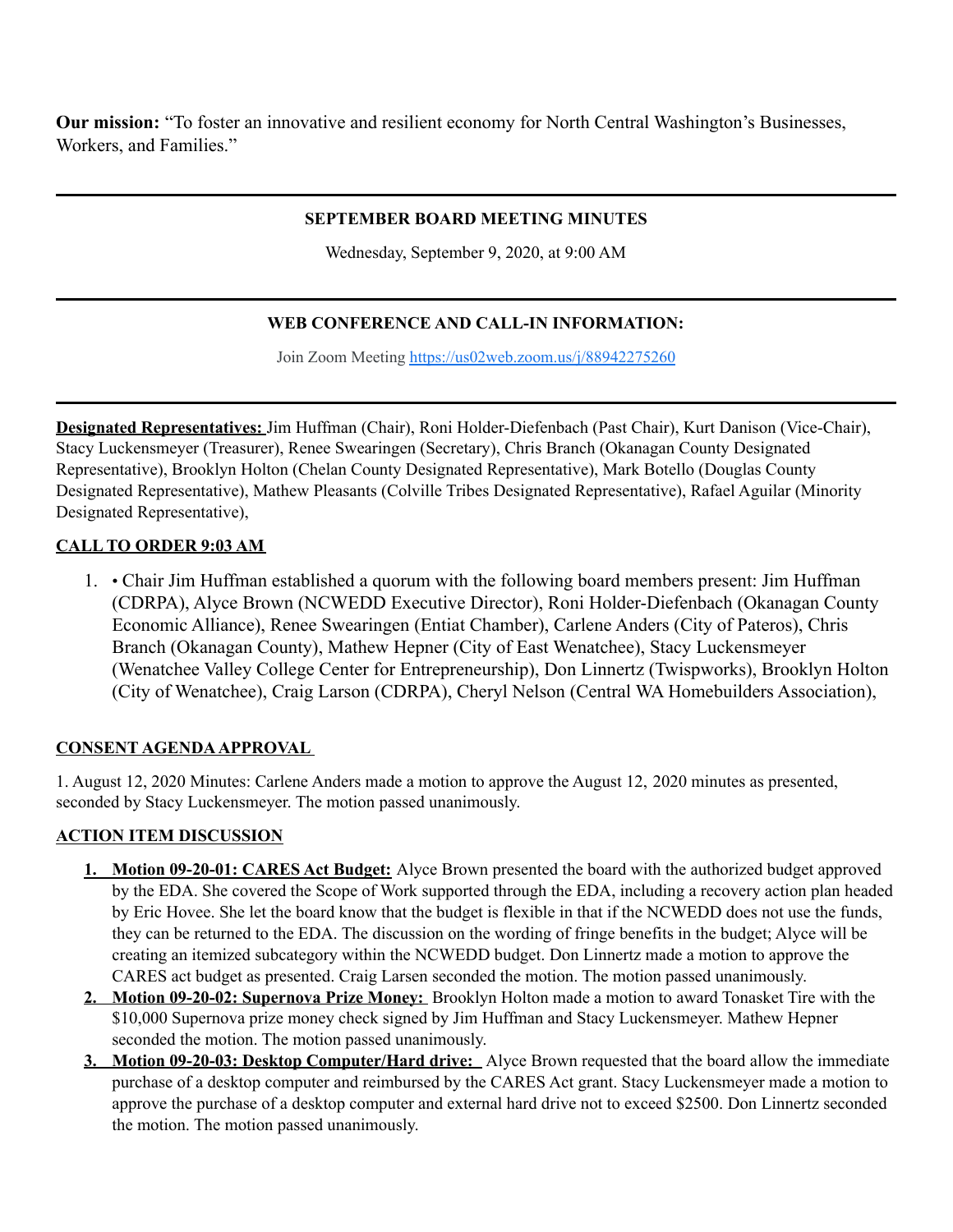- **4. Motion 09-20-04: Year-End Compensation:** Alyce Brown presented the board with providing employees that work more than 20 hours a week a \$500-year end compensation and employees that work less than 20 hours a week \$250. Carlene Anders made a motion to approve a year-end incentive of \$250 for employees working less than 20 hours per week and \$500 for employees working more than 20 hours given out to employees in December 2020. Brooklyn Holton seconded the motion. The motion passed unanimously.
- **5. Motion 09-20-05: Combining Secretary and Treasurer:** Discussion was had on allowing the secretary and the treasurer positions to have the option to be filled by one executive seat. Chris Branch made a motion to amend the bylaws to enable the Secretary and Treasurer positions to have the opportunity to be filled by one executive board seat than to be brought back before the board for approval. Renee Swearingen seconded the motion. The motion passed unanimously.
- **6. Motion 09-20-06: New Bank Signers:** Brooklyn made a motion to remove Alyce Brown and Mark Botello as signers from the bank account and to approve bank signers as Jim Huffman, Stacy Luckensmeyer, and Renee Swearingen for the current bank account, and to open a new bank account specific to hold the CARES act funds. Renee Swearingen seconded the motion. The motion passed unanimously.
- **7. Motion 09-20-07: Check to sign policy:** Discussion on adjusting the check signing policy. Mathew Hepner made a motion to grant the treasurer the ability to institute new fiscal policies between the September board meeting and the October meeting under EDA recommendations and the auditor recommendations and non-profit best processes. Chris Branch seconded the motion. The motion passed unanimously.
- **8. Motion 09-20-08: Entiat Valley SkyFi Project:** Stacy Luckensmeyer made a motion to have the NCWEDD staff to continue supporting and working on the Entiat Valley SkyFi Project vetting process and submitting as proof concept is acceptable. Don Linnertz seconded the motion. The motion passed unanimously.

# **DISCUSSION**

- 1. Board Retreat: Alyce Brown sent out an agenda for the board retreat and a survey to help frame the retreat. Sharon Metiva from the EDA, as well as Eric Hovee, will be joining the morning session. Annette Pitts will be joining in the afternoon to discuss by-way programs and federally recognized scenic highways
- 2. Statement: Jim Huffman went over the statement he presented concerning the email sent from an official Entiat Council Email address concerning financial matters at the EDD.
- 3. Audit Update: Alyce Brown let the board know that we will be spending time with the auditors to get some training with QuickBooks. She let the board know that we have developed a "backend" database that will include all the financial documents. Stacy added that the finances and QuickBooks have been stable over the last couple of years. She wanted to clarify that she believes that the information that needs to be corrected is due to formula mishaps in past excel sheets that we no longer have access too. She wanted to clarify that the audit was voluntary and is being done because of the change in leadership within the EDD.

# **EXECUTIVE DIRECTOR / MARKETING AND EVENTS UPDATE**

1. Supernova Update: Alyce Brown expressed that she believed that the event was a success. She expressed that although the platform used for the online business expo was a useful resource in regards to allowing people connect—she would not want to use it next year because of the technical issues that came about with everyone learning the system. Tonasket Tire was the winning applicant and planned on using the funds to purchase a mobile unit to service highway 97. Alyce Brown also went over the ending budget for the event, which resulted in a positive net revenue of \$9930.24.

2. Oroville Project Update: Alyce Brown let the board know that she had received an email from the EDA about the second Archeological findings in Oroville, and a meeting is going to have to happen between the city and a member of the EDA.

3. CHI Grant: Alyce Brown let the board know that she put an intent to apply in for the CHI grant for Supernova for \$25,000